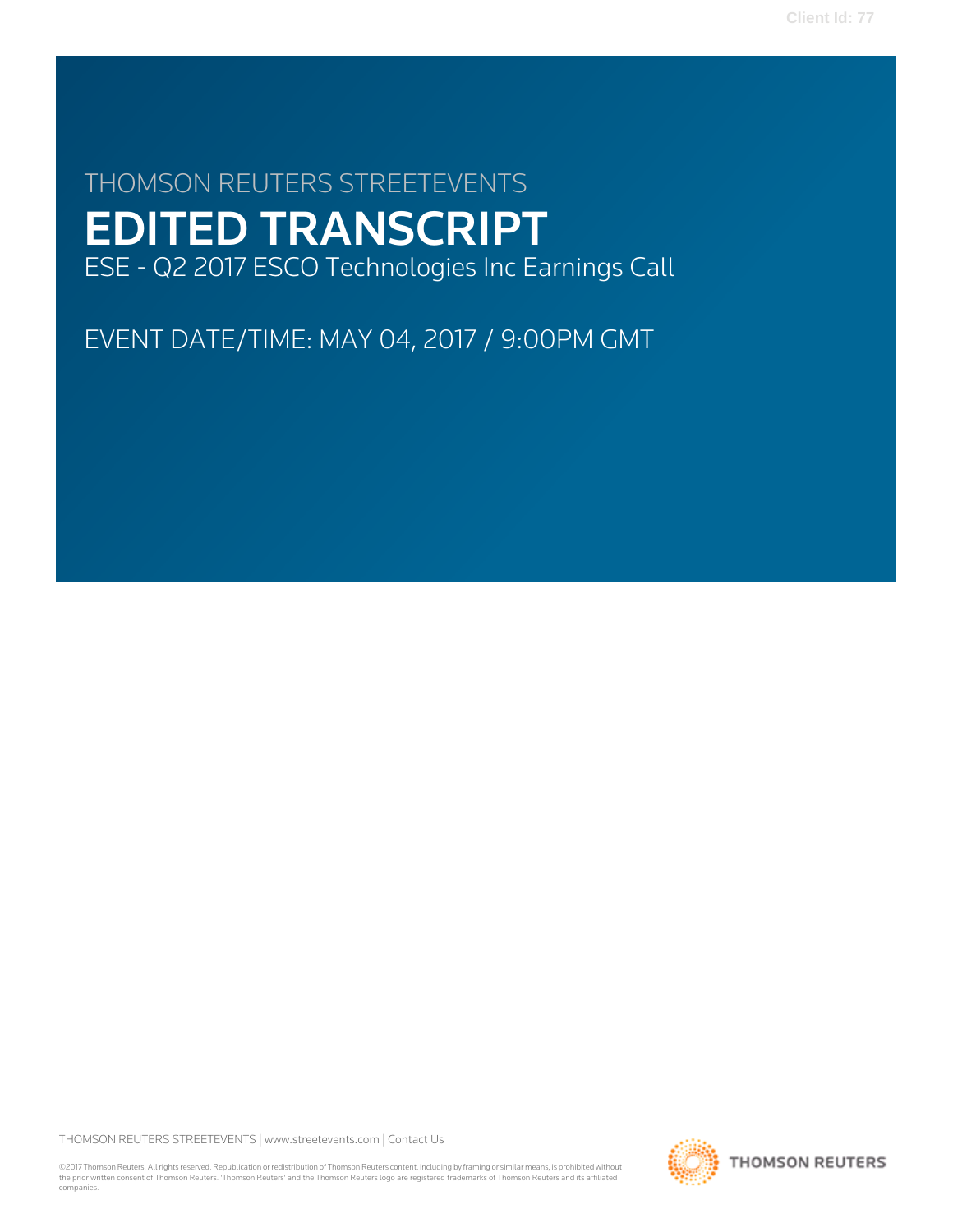### **CORPORATE PARTICIPANTS**

**[Gary E. Muenster](#page-1-0)** ESCO Technologies Inc. - CFO, EVP and Director **[Kate Lowrey](#page-1-1)** ESCO Technologies Inc. - Director of IR **[Victor L. Richey](#page-1-2)** ESCO Technologies Inc. - Chairman, CEO and President

### **PRESENTATION**

### **Operator**

Good day, and welcome to the ESCO Second Quarter 2017 Conference Call. Today's call is being recorded. With us today is Vic Richey, Chairman and CEO; Gary Muenster, Vice President and CFO.

<span id="page-1-1"></span>And now to present the forward-looking statement, I would like to turn the call over to Kate Lowrey, Director of Investor Relations. Please go ahead.

### **Kate Lowrey** - ESCO Technologies Inc. - Director of IR

Thank you. Statements made during this call regarding 2017 and beyond EPS, EBITDA, EBIT, EBIT margin, growth, profitability, sales, cash flow, orders, success of new products, success in completing additional acquisitions, the results of recent acquisitions and other statements which are not strictly historical are forward-looking statements within the meaning of the safe harbor provisions of the federal securities laws. These statements are based on current expectations and assumptions, and actual results may differ materially from those projected in the forward-looking statements due to risks and uncertainties that exist in the company's operations and business environment, including but not limited to the risk factors referenced in the company's press release issued today, which will be included as an exhibit to the company's Form 8-K to be filed. We undertake no duty to update or revise any forward-looking statements, whether as a result of new information, future events or otherwise.

In addition, during this call, the company may discuss some non-GAAP financial measures in describing the company's operating results. A reconciliation of these measures to the most comparable GAAP measures can be found in the press release issued today and found on the company's website at www.escotechnologies.com under the link Investor Relations.

<span id="page-1-2"></span>Now I'll turn the call over to Vic.

### <span id="page-1-0"></span>**Victor L. Richey** - ESCO Technologies Inc. - Chairman, CEO and President

Thanks, Kate, and good afternoon. Before I give my perspective on the quarter, I'll turn it over to Gary for a few financial highlights.

### **Gary E. Muenster** - ESCO Technologies Inc. - CFO, EVP and Director

Thanks, Vic. When we laid out our detailed guidance for the beginning of the year, we noted that our quarterly earnings profile was once again back-end loaded from an EPS perspective. In that initial guidance, we also projected a more heavily weighted Q4 than previous years given the timing of several large projects across the company. As we sit here at the halfway point, the year is playing out a bit ahead of plan, and the quarterly profile we projected at the start of the year is being delivered as expected.

Moving on to the Q2 results. In February, Q2 EPS was projected to be in the range of \$0.37 to \$0.42 a share on a GAAP basis. And additionally, we indicated our GAAP earnings were impacted by some noncash purchase accounting charges related to our recent acquisitions -- when we described and quantified these incremental charges related to the inventory step-up at Mayday as well as additional or incremental noncash depreciation and amortization charges that were expected to be incurred as a result of our recent M&A activities.

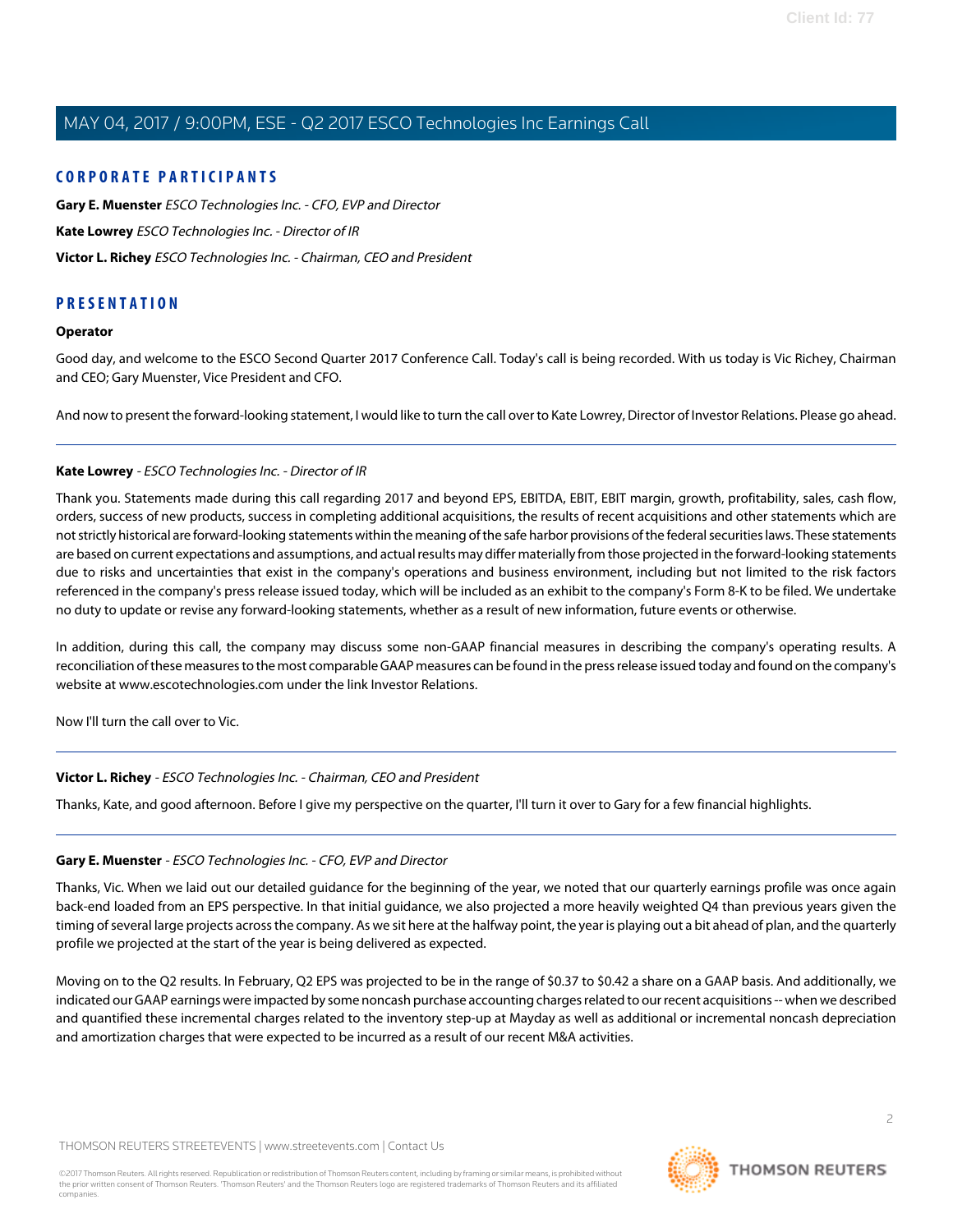As noted in the release, we delivered Q2 GAAP EPS of \$0.43 a share, which beat the top end of our expected range. The better-than-expected earnings were primarily driven by the continued strength of our commercial aerospace platform as well as significantly higher Navy and space products delivered in the quarter, coupled with lower Corporate spending.

Westland and Mayday delivered a combined \$15 million in sales in Q2 along with solid EBITDA contributions. I'll remind you in Q2 that we recognized the final piece of Mayday's noncash inventory step-up charge, which was approximately \$1 million. And as you can see from the financial tables within the release, depreciation and amortization increased \$1.7 million in Q2 compared to the prior year. So on an EBITDA basis, we increased our Q2 contributions significantly despite incurring the noted inventory step-up charge. Our Q2 '17 EBITDA increased 19% to over \$25 million compared to Q2 '16 as adjusted.

A few other Q2 and year-to-date highlights include the continued strength of our entered orders and the resulting growth in our March 31 backlog, especially as noted in Technical Packaging and Test, where we recorded Q2 book-to-bill of 1.3x and 1.2x respectively. Doble also reported a favorable book-to-bill and Filtration's 0.9x is not of concern as this reflects higher sales at VACCO and Westland related to the runoff of large multiyear procurements of submarine projects coupled with the continued delivery of VACCO space components for the SLS program.

Year-to-date, I'm pleased to report that all 4 operating segments delivered a positive book-to-bill, which increased our backlog by \$42 million or 13% from the start of the year. The strength of our orders and the resulting \$375 million in backlog provides additional confidence supporting our outlook for the back half of the year.

Additionally in Q2, we delivered another strong quarter of cash flow, which brings our 6-month cash flow provided by operating activities to \$37 million, which is well ahead of plan. At March 31, our net debt was \$116.5 million with a very reasonable leverage ratio of approximately 1.5x. Given the solid position we're in at the halfway point, our EPS and EBITDA outlook for the balance of '17 remains consistent with the expectations communicated earlier.

We continually expect '17 EBITDA to increase between 21% and 23% and to be in the range of \$122 million to \$124 million compared to '16's adjusted EBITDA of \$101 million. We remain well positioned to achieve our financial goals as we continue to see meaningful sales, EBIT and EBITDA growth across each of our business segments. And in the longer term, we expect to exceed the growth rates of our defined peer group and the broader industrial market in total.

Our Q3 EPS guidance is projected to be in the range of \$0.46 to \$0.51 a share on a GAAP basis. And as a reminder, this includes the quarterly impact of the incremental depreciation and amortization from M&A as communicated previously.

Now I'd be happy to address any specific financial questions when we get to the Q&A. And now I'll turn it back over to Vic.

### **Victor L. Richey** - ESCO Technologies Inc. - Chairman, CEO and President

Thanks, Gary. I also am pleased with our second quarter performance and with the way we were wrapped up the first half of the year. Our second quarter sales came in on plan, and we exceeded our internal targets on EBIT, EPS, cash flow and orders. As Gary mentioned, our current backlog level is the highest it's been in a number of years, especially in Test, which bodes well for meeting our commitments over the balance of the year. We continue to deliver on our results across the 4 operating segments, and I believe our 6 months results validate our strategy and demonstrate one of the major benefits of maintaining our multisegment business platform.

Given the diversity and strength of our end markets, it allows us to manage around the normal operational and project timing issues and provides us with several alternative paths to achieve success. Our results communicated today demonstrate what, I believe, we do best: collectively, our management teams continue to execute to plan and remain focused on delivering sustainable operational results. This gives us the chance to exceed expectations despite the normal business challenges that industrial companies face regularly.

Since Gary covered the detailed financials in his commentary, I'll focus my comments on the balance of '17. Given our guidance for the third quarter and by reaffirming our full year EPS expectations, it's obvious we're counting on a very strong performance in the fourth quarter. I'm confident in

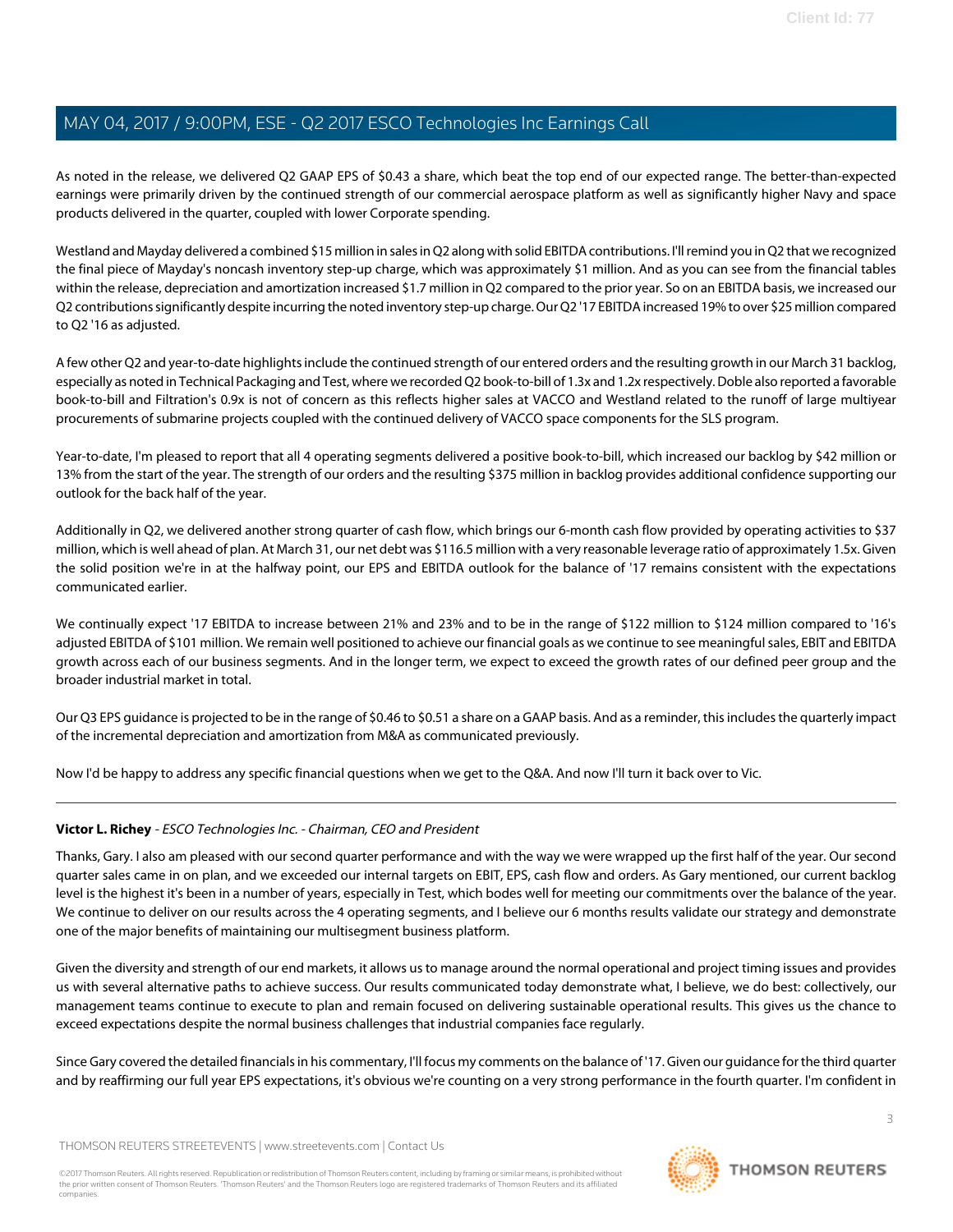our ability to deliver these commitments over the balance of the year, supported by the strength of our current backlog and the detailed insight by program supporting this ramp-up in sales and earnings.

So here are a brief comments on the individual businesses. In Filtration, we continue to expect to deliver solid results in sales growth, EBIT and EBITDA contributions and cash flow. Mayday and Westland have several opportunities to provide further growth over the balance of the year as well as in the outyears, given the bid and proposal activities we're currently addressing.

Since becoming part of our Filtration group, we've had several current customers reach out to Mayday with new business opportunities, and they want to consolidate their supplier base. Based on the experiences with our legacy Filtration companies, these customers feel comfortable adding Mayday to their list of preferred suppliers.

Additionally at Filtration, we remain well positioned on several fronts, including the continued upcycle in commercial aerospace, growing opportunities in space, unparalleled technology on Navy submarines and surface ships, which are critical to our national security.

Our Technical Packaging group's outlook is solid, and as noted previously, we're making additional investments to add production capacity both domestically and internationally. With the recent acquisitions, we now have meaningful scale and market leadership positions across several growth markets and geographies, which allow us to address the needs of our global customers, in the medical, pharmaceutical and consumer markets. The opportunities we're addressing set us up nicely today and in the outyears.

Move on to Doble. We continue to see some easing of the spending constraints within the electric utility capital budgets, and we set our expectations around this view. The growth opportunities we're seeing today will be coming from our new products, such as the M series, doblePRIME and our DUC enterprise solution. Coupled with the strength of our software offerings, I remain enthusiastic about Doble's future.

In March, we hosted our 84th annual conference which as in the past was very well attended. The enthusiasm and continued loyalty demonstrated by our customers is outstanding.

At Test, our sales and operating performance gained momentum in the second quarter as we began shipping product for one of our large key customers. I was really pleased to see the favorable impact on the EBIT from the cost savings we implemented last year. As the year progresses and a strong backlog converts into meaningful increases in quarterly sales, we expect these higher sales to result in EBIT margins in the third and fourth quarter at meaningful higher levels than today.

On the M&A front, we're currently very engaged in several opportunities which provide confidence that we will add nonorganic growth this year to supplement our current outlook.

Wrapping up, I'm pleased with our second quarter and first half results, and I remain confident that our outlook for the balance of '17 remains solid. Our focus remains constant: to continue to improve our operational performance and execute on our growth opportunities both organically and through acquisitions. That's how we will increase shareholder value.

We'll be glad to answer any questions you have.

### **Operator**

(Operator Instructions). And I'm not showing any questions at this moment.

**Victor L. Richey** - ESCO Technologies Inc. - Chairman, CEO and President

Okay. We'll thank you for calling in today, and we look forward to talking to you next quarter.